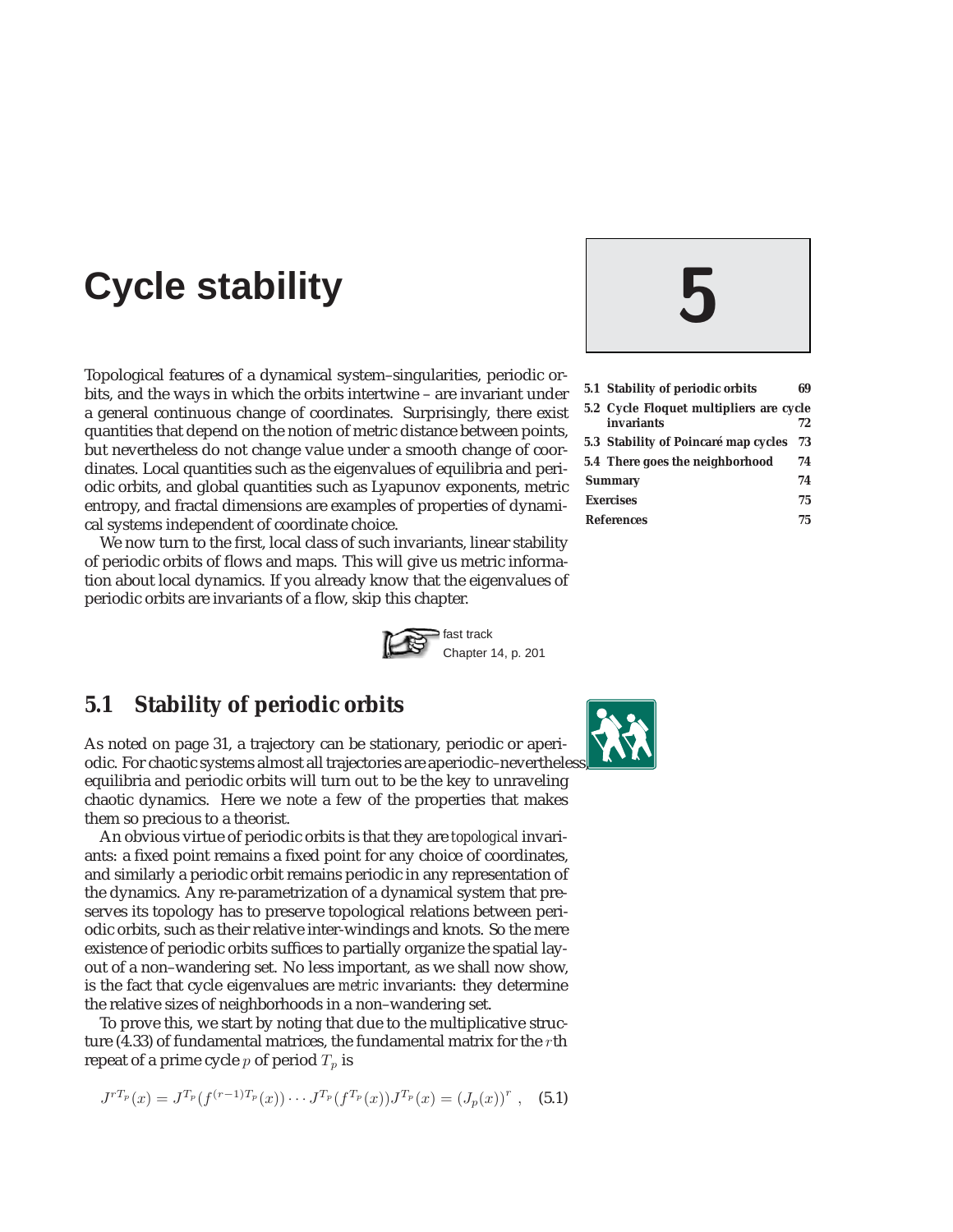where  $J_p(x) = J^{T_p}(x)$  is the fundamental matrix for a single traversal of the prime cycle  $p, x \in p$  is any point on the cycle, and  $f^{rT_p}(x) = x$  as  $f^t(x)$  returns to x every multiple of the period  $T_p$ . Hence, it suffices to restrict our considerations to the stability of prime cycles.

#### **5.1.1 Fundamental matrix eigenvalues and exponents**

We sort the *Floquet multipliers*  $\Lambda_{p,1}$ ,  $\Lambda_{p,2}$ , ...,  $\Lambda_{p,d}$  of the  $[d \times d]$  fundamental matrix  $J_p$  evaluated on the p-cycle into sets  $\{e, m, c\}$ 

expanding: 
$$
\{\Lambda_p\}_e = \{\Lambda_{p,j} : |\Lambda_{p,j}| > 1\}
$$
  
marginal: 
$$
\{\Lambda_p\}_m = \{\Lambda_{p,j} : |\Lambda_{p,j}| = 1\}
$$
 (5.2)  
contracting: 
$$
\{\Lambda_p\}_c = \{\Lambda_{p,j} : |\Lambda_{p,j}| < 1\}.
$$

and denote by Λ<sup>p</sup> (no jth eigenvalue index) the product of *expanding* Floquet multipliers

$$
\Lambda_p = \prod_e \Lambda_{p,e} \,. \tag{5.3}
$$

As  $J_p$  is a real matrix, complex eigenvalues always come in complex conjugate pairs,  $\Lambda_{p,i+1} = \Lambda_{p,i}^*$ , so the product of expanding eigenvalues  $\Lambda_p$  is always real.

Cycle *Floquet exponents* are the stretching/contraction rates per unit time

$$
\mu_{p,i} = \frac{1}{T_p} \ln |\Lambda_{p,i}| \tag{5.4}
$$

This definition is motivated by the form of the Floquet exponents for the linear dynamical systems, for example (4.16), as well as the fact that exponents so defined can be interpreted as Lyapunov exponents (15.32) evaluated on the prime cycle  $p$ . As in the three cases of  $(5.2)$ , we sort Section 15.3 ← the Floquet exponents  $\lambda = \mu \pm \nu$  into three sets

expanding: 
$$
\{\lambda_p\}_e = \{\lambda_{p,i} : \mu_{p,i} > 0\}
$$
  
marginal: 
$$
\{\lambda_p\}_m = \{\lambda_{p,i} : \mu_{p,i} = 0\}
$$
  
contracting: 
$$
\{\lambda_p\}_c = \{\lambda_{p,i} : \mu_{p,i} < 0\}.
$$
 (5.5)

A periodic orbit p of a d-dimensional flow or a map is *stable* if all its Floquet exponents (other than the vanishing longitudinal exponent, to be explained in Section 5.2.1 below) are strictly negative,  $\mu_{p,i} < 0$ . The region of system parameter values for which a periodic orbit  $p$  is stable is called the *stability window* of p. The set  $\mathcal{M}_p$  of initial points that are asymptotically attracted to p as  $t \to +\infty$  (for a fixed set of system parameter values) is called the *basin of attraction* of p.

If *all* Floquet exponents (other than the vanishing longitudinal exponent) of *all* periodic orbits of a flow are strictly bounded away from zero,  $|\mu_i| \ge \mu_{min} > 0$ , the flow is said to be *hyperbolic*. Otherwise the flow is said to be *nonhyperbolic*. In particular, if all  $\mu_i = 0$ , the orbit is Section 7.3 ← said to be *elliptic*. Such orbits proliferate in Hamiltonian flows.<br>
ElaosBook.org version11.



 $\sum_{i=1}^{n}$ 

-8 ----31

3 8 SIL LS

 $\sqrt{\frac{1}{2}}$ 

- $\mathcal{L}$ -8  $\mathcal{L}$ 

- $\epsilon$ --- $\prime$ --------- $\ddot{\mathbf{z}}$  . -**a** --

 $\sqrt{a}$ 

8 ্ৰ  $\mathbb{R}$ **A**  $\mathbf{r}$ 

-- $\sim$  $\mathcal{L}$ -

--- $\mathcal{A}$  $\mathbf{A}$ 

e.<br>S - $\mathbb{Z}$  $\mathbf{r}$ --- $\mathcal{L}$ - $\sqcup$ -1 --8 3 --8 7 - $\mathcal{E}$ 3 --9 --s) -

- 6 s.  $\mathbb{R}^n$ -8 -

-S  $\mathbb{R}^2$ --

- $\epsilon$  $\cdot$ 9 --81 **J** δ

 $x_0 + J_p \delta x$ 

stretched into an ellipsoid, with overlap ratio along the eigenvector  $e_i$  of  $J_p(x)$ given by the eigenvalue  $\Lambda_{p,i}$ . These ratios are invariant under smooth nonlinear reparametrizations of state space coordinates, and are intrinsic property of cycle p.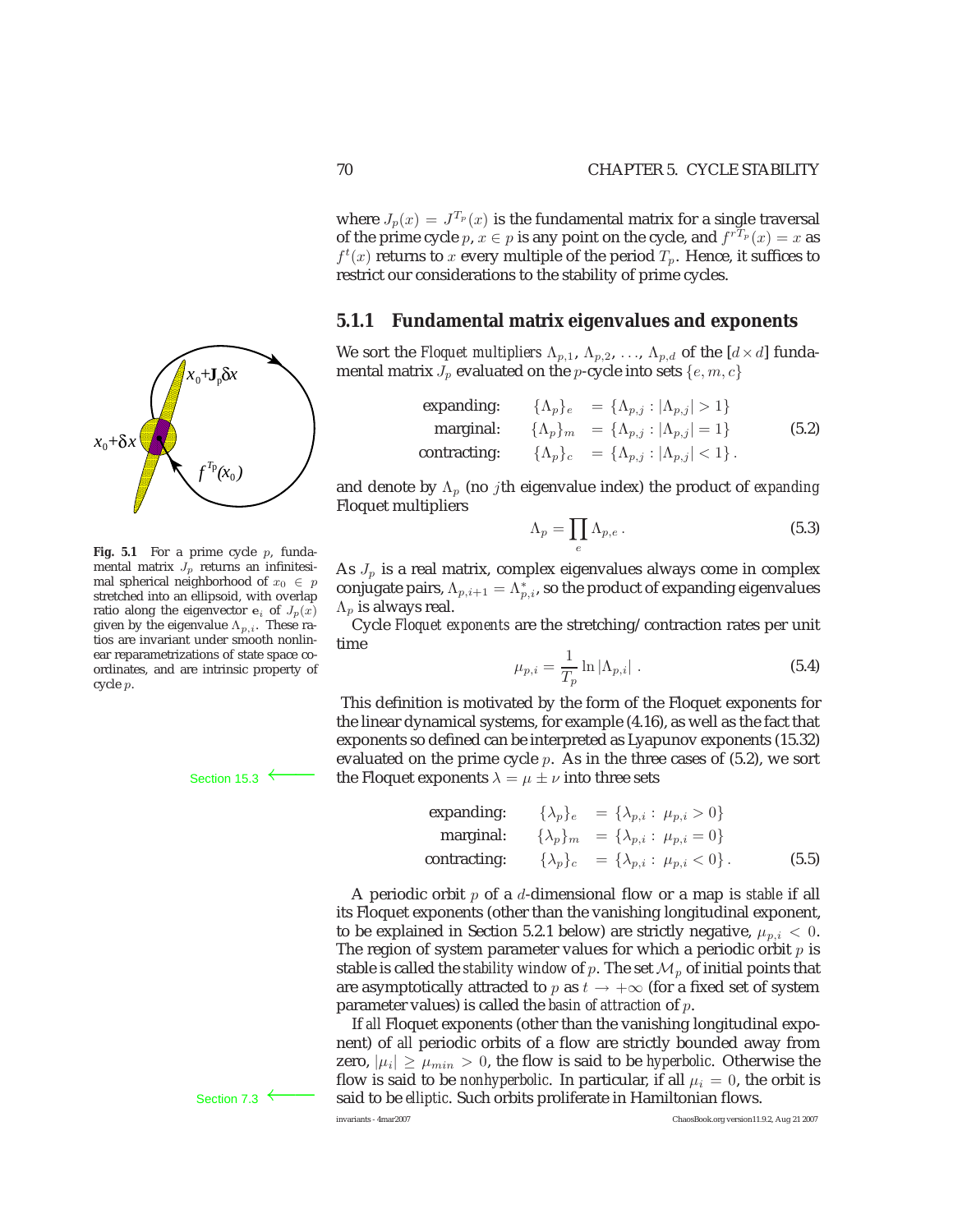#### 5.2. CYCLE FLOQUET MULTIPLIERS ARE CYCLE INVARIANTS 71

We often do care about the sign of  $\Lambda_{p,i}$  and, if  $\Lambda_{p,i}$  is complex, its phase

$$
\Lambda_{p,j} = \pm e^{\lambda_{p,j} T_p} = e^{(\mu_{p,j} \pm i\nu_{p,j}) T_p}.
$$
\n(5.6)

Keeping track of this by case-by-case enumeration is a self-inflicted, unnecessary nuisance, followed in much of the literature. To avoid this,  $\Rightarrow$  Section 7.2 almost all of our formulas will be stated in terms of the Floquet multipliers  $\Lambda_i$  rather than in the terms of the overall signs, Floquet exponents  $\lambda_i$  and phases  $\theta_i$ .

#### **Example 5.1 Stability of 1-**d **map cycles:**

The simplest example of cycle stability is afforded by 1-dimensional maps. The stability of a prime cycle  $p$  follows from the chain rule (4.38) for stability of the  $n_p$ th iterate of the map

$$
\Lambda_p = \frac{d}{dx_0} f^{n_p}(x_0) = \prod_{m=0}^{n_p - 1} f'(x_m), \quad x_m = f^m(x_0).
$$
 (5.7)

 $\Lambda_p$  is a property of the cycle, not the initial point, as taking any periodic point in the p cycle as the initial point yields the same result.

A *critical point*  $x_c$  is a value of x for which the mapping  $f(x)$  has vanishing derivative,  $f'(x_c) = 0$ . For future reference we note that a periodic orbit of a 1-dimensional map is *stable* if 1-dimensional map is *stable* if

$$
|\Lambda_p| = |f'(x_{n_p})f'(x_{n_p-1})\cdots f'(x_2)f'(x_1)| < 1,
$$

and *superstable* if the orbit includes a critical point, so that the above product vanishes. For a stable periodic orbit of period  $n$  the slope of the nth iterate  $f^{n}(x)$  evaluated on a periodic point x (fixed point of the nth iterate) lies between  $-1$  and 1. If  $|\Lambda_p| > 1$ , *p*-cycle is *unstable*.

#### **Example 5.2 Stability of cycles for maps:**

No matter what method we had used to determine the unstable cycles, the theory to be developed here requires that their Floquet multipliers be evaluated as well. For maps a fundamental matrix is easily evaluated by picking any cycle point as a starting point, running once around a prime cycle, and multiplying the individual cycle point fundamental matrices according to (4.39). For example, the fundamental matrix  $M_p$  for a Hénon map (3.15) prime cycle  $p$  of length  $n_p$  is given by (4.40),

$$
M_p(x_0) = \prod_{k=n_p}^1 \begin{pmatrix} -2ax_k & b \\ 1 & 0 \end{pmatrix}, \quad x_k \in p,
$$

and the fundamental matrix  $M_p$  for a 2-dimensional billiard prime cycle  $p$  of length  $n_p$ 

$$
M_p = (-1)^{n_p} \prod_{k=n_p}^{1} \begin{pmatrix} 1 & \tau_k \\ 0 & 1 \end{pmatrix} \begin{pmatrix} 1 & 0 \\ r_k & 1 \end{pmatrix}
$$

follows from (8.11). We shall compute Floquet multipliers of Hénon map cycles once we learn how to find their periodic orbits, see Exercise 12.10.

ChaosBook.org version11.9.2, Aug 21 2007 invariants - 4mar2007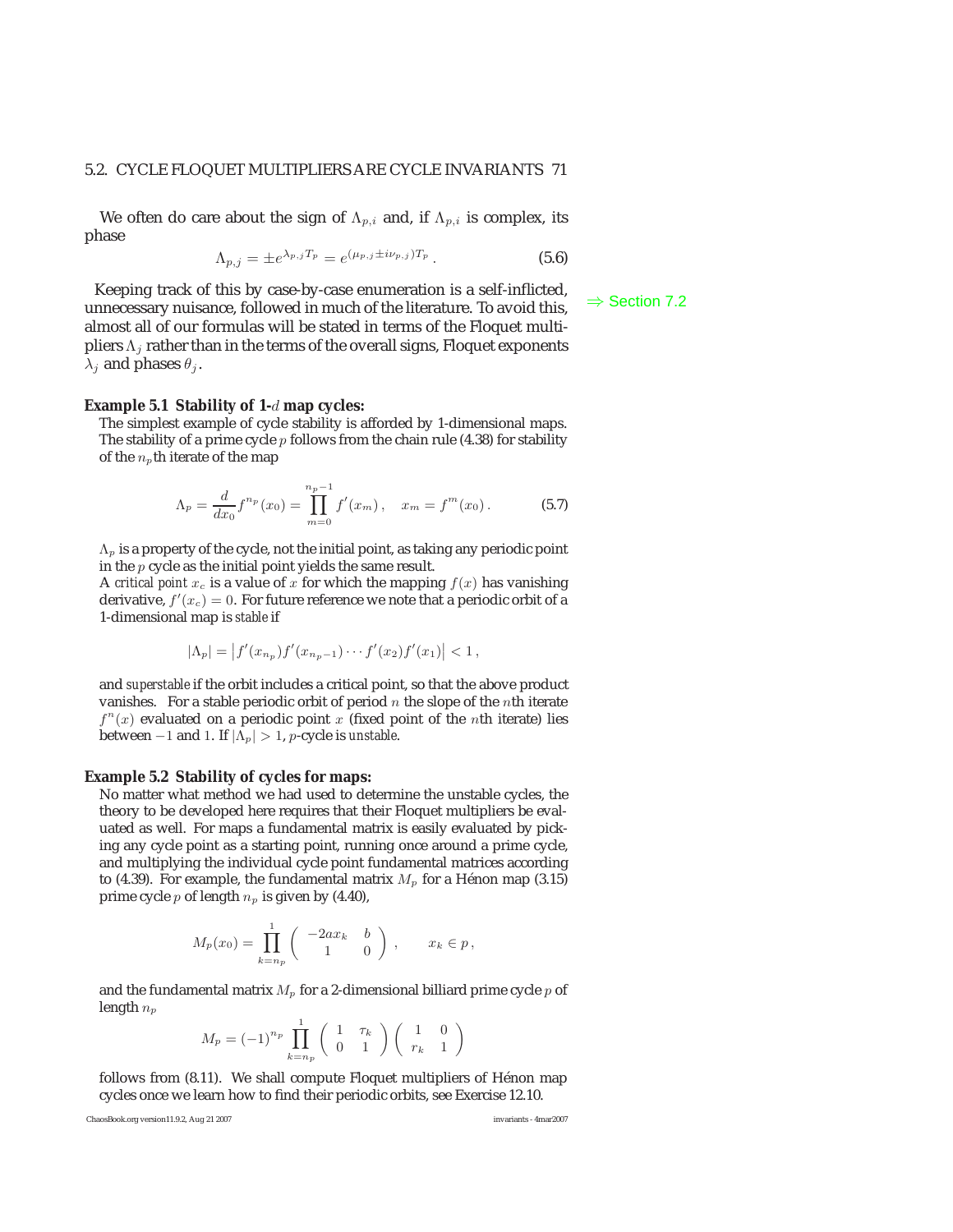# **5.2 Cycle Floquet multipliers are cycle invariants**

The 1-dimensional map cycle Floquet multiplier  $\Lambda_p$  is a product of derivatives over all points around the cycle, and is therefore independent of which periodic point is chosen as the initial one. In higher dimensions the form of the fundamental matrix  $J_p(x_0)$  in (5.1) does depend on the choice of coordinates and the initial point  $x_0 \in p$ . Nevertheless, as we shall now show, the cycle *Floquet multipliers* are intrinsic property of a cycle also for multi-dimensional flows. Consider the ith eigenvalue, eigenvector pair  $(\Lambda_{p,i}, \mathbf{e}_i)$  computed from  $J_p$  evaluated at a cycle point,

$$
J_p(x)\mathbf{e}_i(x) = \Lambda_{p,i}\mathbf{e}_i(x), \quad x \in p.
$$
 (5.8)

Consider another point on the cycle at time t later,  $x' = f<sup>t</sup>(x)$  whose fundamental matrix is  $J_p(x')$ . By the group property (4.33),  $J^{T_p+t}$  =  $J^{t+T_p}$ , and the fundamental matrix at  $x'$  can be written either as

$$
J^{T_p+t}(x)=J^{T_p}(x')J^t(x)=J_p(x')J^t(x)\,,\quad\text{or}\quad J_p(x')J^t(x)=J^t(x)J_p(x)\,.
$$

Multiplying (5.8) by  $J^t(x)$ , we find that the fundamental matrix evaluated at  $x'$  has the same eigenvalue,

$$
J_p(x')\mathbf{e}_i(x') = \Lambda_{p,i}\mathbf{e}_i(x'), \quad \mathbf{e}_i(x') = J^t(x)\mathbf{e}_i(x), \tag{5.9}
$$

but with the eigenvector  $\mathbf{e}_i$  transported along the flow  $x \to x'$  to  $\mathbf{e}_i(x') =$ <br> $I^t(x)\mathbf{e}_i(x')$ . Hence, L evaluated anywhere along the cycle has the same  $J^t(x)$  e<sub>i</sub>(x). Hence,  $J_p$  evaluated anywhere along the cycle has the same<br>set of Floquet multipliers  $J_A$ ,  $A_1$ ,  $A_2$ ,  $A_3$ ,  $A_4$ ,  $A_5$  quantities such set of Floquet multipliers  $\{\Lambda_{p,1}, \Lambda_{p,2}, \cdots \Lambda_{p,d-1}, 1\}$ . As quantities such as tr  $J_p(x)$ , det  $J_p(x)$  depend only on the eigenvalues of  $J_p(x)$  and not on the starting point x, in expressions such as det  $(1 - M_p^r(x))$  we may omit reference to any particular cycle point  $x$ :

$$
\det (1 - M_p^r) = \det (1 - M_p^r(x)) \quad \text{for any } x \in p. \tag{5.10}
$$

We postpone the proof that the cycle Floquet multipliers are smooth conjugacy invariants of the flow to Section 6.6.

### **5.2.1 Marginal eigenvalues**

The presence of marginal eigenvalues signals either a continuous symmetry of the flow (which one should immediately exploit to simplify the problem), or a non-hyperbolicity of a flow (a source of much pain,



# 5.1, page 75 **Example 5.3 A periodic orbit of a flow has a marginal eigenvalue:**

As  $\hat{J}^t(x)$  transports the velocity field  $v(x)$  by (4.7), after a complete period

$$
J_p(x)v(x) = v(x),\tag{5.11}
$$

so a periodic orbit of a *flow* always has an eigenvector  $e_d(x) = v(x)$  parallel to the local velocity field with the unit eigenvalue

$$
\Lambda_{p,d} = 1. \tag{5.12}
$$

invariants - 4mar2007 ChaosBook.org version11.9.2, Aug 21 2007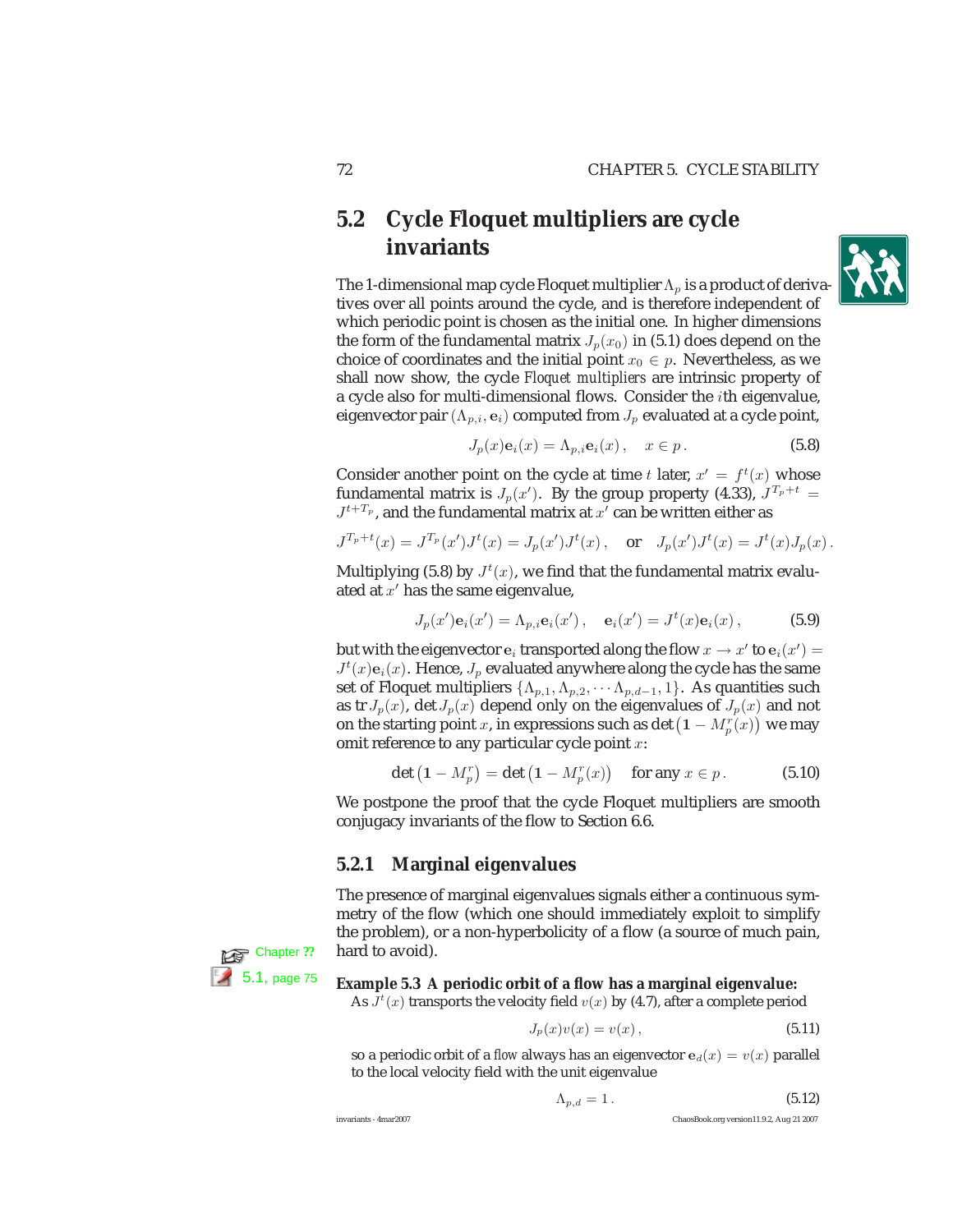#### 5.3. STABILITY OF POINCARÉ MAP CYCLES 73

6.2, page 88 The continuous invariance that gives rise to this marginal eigenvalues is the invariance of a cycle under a translation of its points along the cycle: two points on the cycle (see Fig. 4.3) initially distance  $\delta x$  apart,  $x'(0) - x(0) =$ <br> $\delta x(0)$  are senarated by the exactly same  $\delta x$  after a full period  $T$ . As we  $\delta x(0)$ , are separated by the exactly same  $\delta x$  after a full period  $T_p$ . As we shall see in Section 5.3, this marginal stability direction can be eliminated by cutting the cycle by a Poincaré section and eliminating the continuous flow fundamental matrix in favor of the fundamental matrix of the Poincaré return map.

> If the flow is governed by a time-independent Hamiltonian, the energy is conserved, and that leads to an additional marginal eigenvalue (remember, by symplectic invariance (7.19) real eigenvalues come in pairs).

# **5.3 Stability of Poincaré map cycles**

(R. Paškauskas and P. Cvitanović)

If a continuous flow periodic orbit  $p$  pierces the Poincaré section  $P$  once, the section point is a fixed point of the Poincaré return map  $P$  with stability (4.44)

$$
\hat{J}_{ij} = \left(\delta_{ik} - \frac{v_i U_k}{(v \cdot U)}\right) J_{kj},\tag{5.13}
$$

with all primes dropped, as the initial and the final points coincide,  $x' = f^{T_p}(x) = x$ . If the periodic orbit p pierces the set of Poincaré sections  $P$  *n* times, the same observation applies to the *n*th iterate of  $P$ .

We have already established in (4.45) that the velocity  $v(x)$  is a zeroeigenvector of the Poincaré section fundamental matrix,  $Jv = 0$ . Consider next ( $\Lambda_{p,\alpha}$ ,  $e_{\alpha}$ ), the full state space  $\alpha$ th (eigenvalue, eigenvector) pair (5.8), evaluated at a cycle point on a Poincaré section,

$$
J(x)\mathbf{e}_{\alpha}(x) = \Lambda_{\alpha}\mathbf{e}_{\alpha}(x), \quad x \in \mathcal{P}.
$$
 (5.14)

Multiplying (5.13) by  $e_\alpha$  and inserting (5.14), we find that the full state space fundamental matrix and the Poincaré section fundamental matrix  $\hat{J}$  has the same eigenvalue

$$
\hat{J}(x)\hat{\mathbf{e}}_{\alpha}(x) = \Lambda_{\alpha}\hat{\mathbf{e}}_{\alpha}(x), \quad x \in \mathcal{P}, \tag{5.15}
$$

where  $\hat{\mathbf{e}}_{\alpha}$  is a projection of the full state space eigenvector onto the Poincaré section:

$$
(\hat{\mathbf{e}}_{\alpha})_i = \left(\delta_{ik} - \frac{v_i U_k}{(v \cdot U)}\right) (\mathbf{e}_{\alpha})_k.
$$
\n(5.16)

Hence,  $\hat{J}_p$  evaluated on any Poincaré section point along the cycle  $p$  has the same set of Floquet multipliers  $\{\Lambda_{p,1},\Lambda_{p,2},\cdots,\Lambda_{p,d}\}\$ as the full state space fundamental matrix  $J_p$ .

ChaosBook.org version11.9.2, Aug 21 2007 invariants - 4mar2007

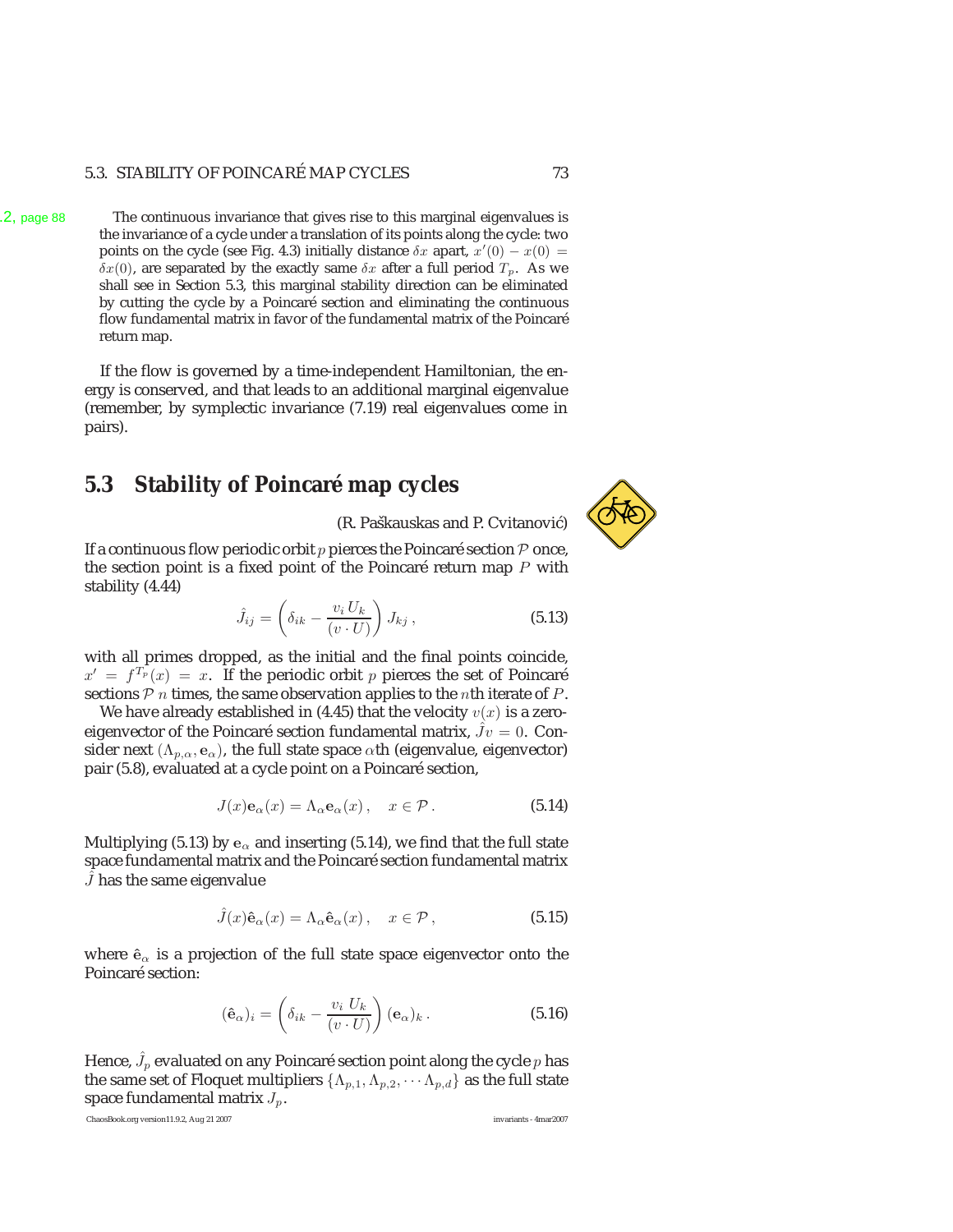# **5.4 There goes the neighborhood**

In what follows, our task will be to determine the size of a *neighborhood* of  $x(t)$ , and that is why we care about the Floquet multipliers, and especially the unstable (expanding) ones. Nearby points aligned along the stable (contracting) directions remain in the neighborhood of the trajectory  $x(t) = f^t(x_0)$ ; the ones to keep an eye on are the points which leave the neighborhood along the unstable directions. The sub-volume  $|M_i| = \prod_i^e \Delta x_i$  of the set of points which get no further away from  $f^t(x_0)$  than L, the typical size of the system, is fixed by the condition that  $\Delta x_i \Lambda_i = O(L)$  in each expanding direction *i*. Hence the neighborhood size scales as  $\propto 1/|\Lambda_p|$  where  $\Lambda_p$  is the product of expanding eigenvalues (5.3) only; contracting ones play a secondary role. So secondary that even infinitely many of them will not matter.

So the physically important information is carried by the expanding sub-volume, not the total volume computed so easily in (4.36). That is also the reason why the dissipative and the Hamiltonian chaotic flows are much more alike than one would have naively expected for 'compressible' *vs.* 'incompressible' flows. In hyperbolic systems what matters are the expanding directions. Whether the contracting eigenvalues are inverses of the expanding ones or not is of secondary importance. As long as the number of unstable directions is finite, the same theory applies both to the finite-dimensional ODEs and infinite-dimensional PDEs.

# **Summary**

Periodic orbits play a central role in any invariant characterization of the dynamics, because (a) their existence and inter-relations are a *topological*, coordinate-independent property of the dynamics, and (b) their Floquet multipliers form an infinite set of *metric invariants*: The Floquet multipliers of a periodic orbit remain invariant under any smooth nonlinear change of coordinates  $f \to h \circ f \circ h^{-1}$ .

We shall show in Chapter 10 that extending their local stability eigendirections into stable and unstable manifolds yields important global information about the topological organization of state space.

In hyperbolic systems what matters are the expanding directions. The physically important information is carried by the unstable manifold, and the expanding sub-volume characterized by the product of expanding eigenvalues of  $J_p$ . As long as the number of unstable directions is finite, the theory can be applied to flows of arbitrarily high dimension.